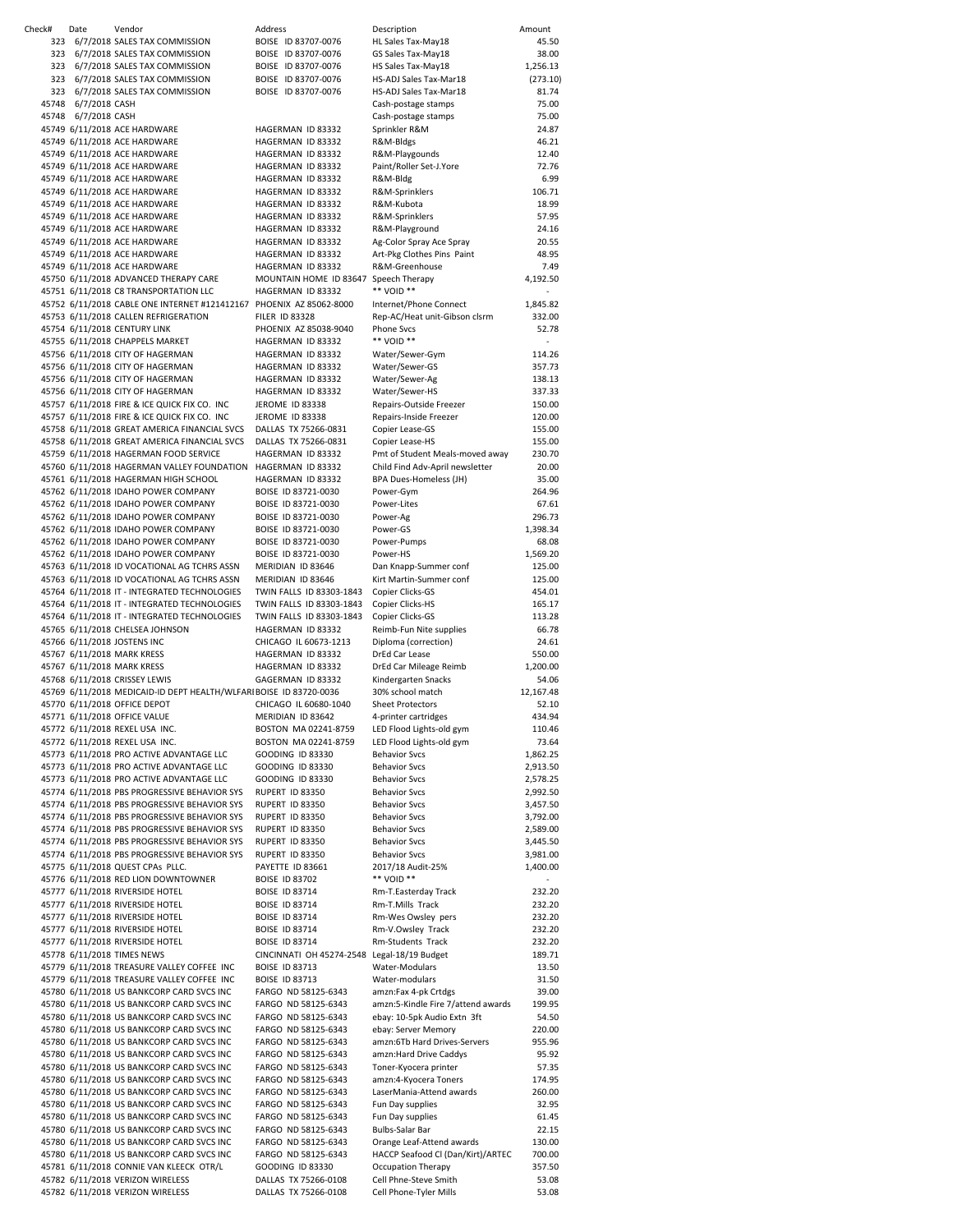45782 6/11/2018 VERIZON WIRELESS **ALLAS TX 75266-0108** Cell Phone-Mark Kress 53.08<br>45782 6/11/2018 VERIZON WIRELESS DALLAS TX 75266-0108 Cell Phone-Dan Knapp 53.08 45782 6/11/2018 VERIZON WIRELESS DALLAS TX 75266-0108 Cell Phone-Dan Knapp 45782 6/11/2018 VERIZON WIRELESS DALLAS TX 75266-0108 Cell Phone-Matt Cottam 45782 6/11/2018 VERIZON WIRELESS DALLAS TX 75266-0108 Cell Phone-Matt Cottam 53.08 45782 6/11/2018 VERIZON WIRELESS DALLAS TX 75266-0108 Cell Phone-Craig Jackson 26.57 45783 6/11/2018 WALMART COMMUNITY ATLANTA GA 30353-0934 HS-RtBr Cups Cutlery TckleBox 44.13<br>45783 6/11/2018 WALMART COMMUNITY ATLANTA GA 30353-0934 HS-Flwrs/Athletics 49.87 45783 6/11/2018 WALMART COMMUNITY ATLANTA GA 30353-0934 HS-Flwrs/Athletics 45783 6/11/2018 WALMART COMMUNITY ATLANTA GA 30353-0934 Supplies-GS 16.38 45783 6/11/2018 WALMART COMMUNITY ATLANTA GA 30353‐0934 Gift Card‐R.Plank (leaving) 50.00 45784 6/11/2018 WWS-WESTERN WASTE SERVICES JEROME ID 83338 Trash Pickup-May18 256.06 45785 6/11/2018 ZIGGY EXPRESS HAGERMAN BLISS ID 83314 Fuel-DrEd Kress 21.00 45785 6/11/2018 ZIGGY EXPRESS HAGERMAN BLISS ID 83314 Fuel-Bus for St Track meet 72.58 45785 6/11/2018 ZIGGY EXPRESS HAGERMAN BLISS ID 83314 Fuel-Mower S.Smith 17.15 45785 6/11/2018 ZIGGY EXPRESS HAGERMAN BLISS ID 83314 Fuel-Bounce Houses (Fun Day) 11.22 45785 6/11/2018 ZIGGY EXPRESS HAGERMAN BLISS ID 83314 Fuel-Mower S.Smith 31.91 45786 6/14/2018 C8 TRANSPORTATION LLC HAGERMAN ID 83332 Bus‐Track Jerome 58.0m 150.92 45786 6/14/2018 C8 TRANSPORTATION LLC HAGERMAN ID 83332 Bus‐SrClass Lagoon 521.2m 1,272.24 45786 6/14/2018 C8 TRANSPORTATION LLC HAGERMAN ID 83332 Bus-6g CSI-Ropes 70.4m 179.27 45786 6/14/2018 C8 TRANSPORTATION LLC HAGERMAN ID 83332 Bus-4g fldtr Ritter Isl 23.5m 92.97 45786 6/14/2018 C8 TRANSPORTATION LLC HAGERMAN ID 83332 To be paid by Park Svc (92.97) 45786 6/14/2018 C8 TRANSPORTATION LLC 
HAGERMAN ID 83332 May18 Bus Fee-2571.6m 
11,115.57<br>45786 6/14/2018 C8 TRANSPORTATION LLC HAGERMAN ID 83332 Bus-Track Valley HS 92.6m 220.11 45786 6/14/2018 C8 TRANSPORTATION LLC HAGERMAN ID 83332<br>45786 6/14/2018 C8 TRANSPORTATION LLC HAGERMAN ID 83332 45786 6/14/2018 C8 TRANSPORTATION LLC HAGERMAN ID 83332 Bus-Track Valley HS 92.3m 233.37 45786 6/14/2018 C8 TRANSPORTATION LLC HAGERMAN ID 83332 Bus‐K Fldtrip TF/CSI 88m 192.31 45786 6/14/2018 C8 TRANSPORTATION LLC HAGERMAN ID 83332 Bus-Track ISDB 45.4m 111.17 45786 6/14/2018 C8 TRANSPORTATION LLC HAGERMAN ID 83332 Bus‐5gr fldtr BruneauDunes 112.1m 253.22 45786 6/14/2018 C8 TRANSPORTATION LLC HAGERMAN ID 83332 Bus‐4gr fldtr Boise 203.1m 426.19 45786 6/14/2018 C8 TRANSPORTATION LLC HAGERMAN ID 83332 Bus‐1g Fldtr TF 75.8m 178.15 45786 6/14/2018 C8 TRANSPORTATION LLC HAGERMAN ID 83332 Bus-2g-3g Fldtr Boise 194.9m 411.11 45786 6/14/2018 C8 TRANSPORTATION LLC HAGERMAN ID 83332 Bus‐Track Jerome 53.6m 148.35 45786 6/14/2018 C8 TRANSPORTATION LLC HAGERMAN ID 83332 Bus‐HS Art Cl Boise 200.2m 456.77 45786 6/14/2018 C8 TRANSPORTATION LLC HAGERMAN ID 83332 Bus‐6g NatSooPah 98.5m 230.97 45786 6/14/2018 C8 TRANSPORTATION LLC HAGERMAN ID 83332 Bus‐6g NatSooPah 100.7m 235.02 45787 6/14/2018 CHAPPELS MARKET HAGERMAN ID 83332 Bakery-JrClass K.Hfmnn 23.97 45787 6/14/2018 CHAPPELS MARKET HAGERMAN ID 83332 Supplies‐R.Hfmnn 12.06 45788 6/14/2018 WALMART COMMUNITY ATLANTA GA 30353-0934 Supplies-Cheerleading 57.12 45821 6/20/2018 AMERICAN FIDELITY CO ‐ HSA Am Fidelity ‐ HSA Svg ‐ 062018 140.28 45821 6/20/2018 AMERICAN FIDELITY CO ‐ HSA Am Fidelity ‐ HSA Svg ‐ 062018 11.47 45821 6/20/2018 AMERICAN FIDELITY CO ‐ HSA Am Fidelity ‐ HSA Svg ‐ 062018 85.05 45821 6/20/2018 AMERICAN FIDELITY CO ‐ HSA Am Fidelity ‐ HSA Svg ‐ 062018 18.35 45821 6/20/2018 AMERICAN FIDELITY CO ‐ HSA Am Fidelity ‐ HSA Svg ‐ 062018 77.61 45821 6/20/2018 AMERICAN FIDELITY CO ‐ HSA Am Fidelity ‐ HSA Svg ‐ 062018 85.05 45821 6/20/2018 AMERICAN FIDELITY CO ‐ HSA Am Fidelity ‐ HSA Svg ‐ 062018 7.44 45822 6/20/2018 BLUE CROSS OF IDAHO 45822 6/20/2018 BLUE CROSS OF IDAHO BOISE ID 83707-0948 Blue Cross - 062018 305.14<br>45822 6/20/2018 BLUE CROSS OF IDAHO BOISE ID 83707-0948 Blue Cross - HSA - 062018 1.030.65 45822 6/20/2018 BLUE CROSS OF IDAHO 45822 6/20/2018 BLUE CROSS OF IDAHO BOISE ID 83707‐0948 Blue Cross ‐ 062018 306.81 45822 6/20/2018 BLUE CROSS OF IDAHO BOISE ID 83707-0948 Blue Cross - 062018 641.52<br>45822 6/20/2018 BLUE CROSS OF IDAHO BOISE ID 83707-0948 Blue Cross - 062018 104.82 45822 6/20/2018 BLUE CROSS OF IDAHO BOISE ID 83707-0948 Blue Cross - 062018 45822 6/20/2018 BLUE CROSS OF IDAHO BOISE ID 83707‐0948 Blue Cross ‐ 062018 55.79 45822 6/20/2018 BLUE CROSS OF IDAHO BOISE ID 83707‐0948 Blue Cross ‐ HSA ‐ 062018 63.75 45822 6/20/2018 BLUE CROSS OF IDAHO BOISE ID 83707‐0948 Blue Cross ‐ 062018 24.67 45822 6/20/2018 BLUE CROSS OF IDAHO BOISE ID 83707‐0948 Blue Cross ‐ 062018 1,134.38 45822 6/20/2018 BLUE CROSS OF IDAHO BOISE ID 83707‐0948 Blue Cross ‐ 062018 1,181.87 45822 6/20/2018 BLUE CROSS OF IDAHO BOISE ID 83707-0948 Blue Cross - 062018 463.89 45822 6/20/2018 BLUE CROSS OF IDAHO BOISE ID 83707‐0948 Blue Cross ‐ 062018 8.01 45822 6/20/2018 BLUE CROSS OF IDAHO BOISE ID 83707-0948 Blue Cross - 062018 111.58 45822 6/20/2018 BLUE CROSS OF IDAHO BOISE ID 83707‐0948 Blue Cross ‐ 062018 124.01 45822 6/20/2018 BLUE CROSS OF IDAHO BOISE ID 83707-0948 Blue Cross - HSA - 062018 102.02<br>45822 6/20/2018 BLUE CROSS OF IDAHO BOISE ID 83707-0948 Blue Cross - 062018 3.208.08 45822 6/20/2018 BLUE CROSS OF IDAHO BOISE ID 83707-0948 Blue Cross - 062018 3,208.08<br>45822 6/20/2018 BLUE CROSS OF IDAHO BOISE ID 83707-0948 Blue Cross - 062018 5.272.13 45822 6/20/2018 BLUE CROSS OF IDAHO 45822 6/20/2018 BLUE CROSS OF IDAHO BOISE ID 83707‐0948 Blue Cross ‐ 062018 486.18 45822 6/20/2018 BLUE CROSS OF IDAHO BOISE ID 83707‐0948 Blue Cross ‐ 062018 169.98 45822 6/20/2018 BLUE CROSS OF IDAHO BOISE ID 83707‐0948 Blue Cross ‐ 062018 333.62 45823 6/20/2018 HJSD ‐ IRS IRS‐Fica ‐ 062018 2,787.28 45823 6/20/2018 HJSD ‐ IRS IRS‐Fica ‐ 062018 3,538.91 45823 6/20/2018 HJSD ‐ IRS<br>45823 6/20/2018 HJSD ‐ IRS<br>45823 6/20/2018 HJSD ‐ IRS 45823 6/20/2018 HJSD - IRS 45823 6/20/2018 HJSD ‐ IRS IRS‐Medicare ‐ 062018 17.99 45823 6/20/2018 HJSD ‐ IRS IRS‐Fica ‐ 062018 461.93 45823 6/20/2018 HJSD ‐ IRS IRS‐Fica ‐ 062018 305.49 45823 6/20/2018 HJSD ‐ IRS IRS‐Fica ‐ 062018 58.20 45823 6/20/2018 HJSD ‐ IRS IRS‐Fica ‐ 062018 64.27 45823 6/20/2018 HJSD ‐ IRS Medicare ‐ 062018 15.51 45823 6/20/2018 HJSD ‐ IRS IRS‐Fica ‐ 062018 320.75 45823 6/20/2018 HJSD ‐ IRS IRS‐Medicare ‐ 062018 201.38 45823 6/20/2018 HJSD ‐ IRS IRS‐Medicare ‐ 062018 29.38 45823 6/20/2018 HJSD ‐ IRS IRS‐Fica ‐ 062018 2.33 45823 6/20/2018 HJSD ‐ IRS IRS‐Fica ‐ 062018 51.21 45823 6/20/2018 HJSD ‐ IRS IRS‐Fica ‐ 062018 8.50 45823 6/20/2018 HJSD - IRS 217.91 45823 6/20/2018 HJSD ‐ IRS IRS‐Fica ‐ 062018 102.84 45823 6/20/2018 HJSD ‐ IRS IRS‐Fica ‐ 062018 278.72 45823 6/20/2018 HJSD ‐ IRS IRS‐Fica ‐ 062018 827.41 45823 6/20/2018 HJSD ‐ IRS IRS‐Fica ‐ 062018 268.51 45823 6/20/2018 HJSD ‐ IRS<br>45823 6/20/2018 HJSD ‐ IRS<br>45823 6/20/2018 HJSD ‐ IRS 45823 6/20/2018 HJSD - IRS 45823 6/20/2018 HJSD ‐ IRS IRS‐Fica ‐ 062018 250.61 45823 6/20/2018 HJSD ‐ IRS IRS‐Fica ‐ 062018 21.36 45823 6/20/2018 HJSD ‐ IRS IRS‐Fica ‐ 062018 36.17 45823 6/20/2018 HJSD ‐ IRS IRS‐Fica ‐ 062018 24.17 45823 6/20/2018 HJSD ‐ IRS IRS‐Fica ‐ 062018 101.74 45823 6/20/2018 HJSD ‐ IRS IRS‐Medicare ‐ 062018 209.60 45823 6/20/2018 HJSD ‐ IRS IRS‐Medicare ‐ 062018 7.20

45824 6/20/2018 HJSD ‐ PERSI PERSI‐Sick Leave ‐ 062018 16.04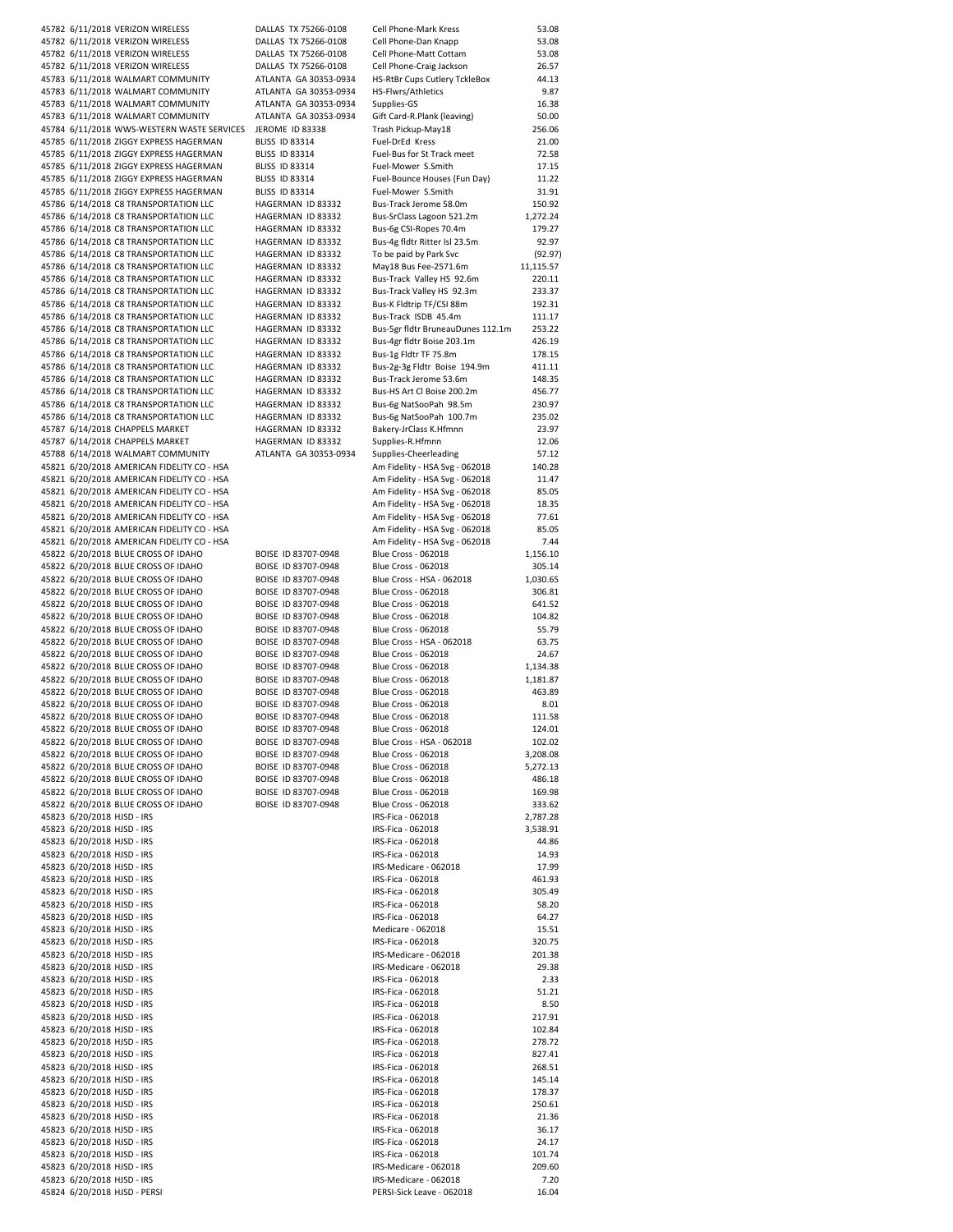|  | 45824 6/20/2018 HJSD - PERSI                 |                                      | PERSI-Retirement - 062018         | 66.75    |
|--|----------------------------------------------|--------------------------------------|-----------------------------------|----------|
|  | 45824 6/20/2018 HJSD - PERSI                 |                                      | PERSI-Retirement - 062018         | 27.48    |
|  | 45824 6/20/2018 HJSD - PERSI                 |                                      |                                   | 27.48    |
|  |                                              |                                      | PERSI-Retirement - 062018         |          |
|  | 45824 6/20/2018 HJSD - PERSI                 |                                      | PERSI-Sick Leave - 062018         | 6.84     |
|  | 45824 6/20/2018 HJSD - PERSI                 |                                      | PERSI-Sick Leave - 062018         | 2.82     |
|  | 45824 6/20/2018 HJSD - PERSI                 |                                      | PERSI-Sick Leave - 062018         | 2.82     |
|  | 45824 6/20/2018 HJSD - PERSI                 |                                      | PERSI-Sick Leave - 062018         | 451.68   |
|  | 45824 6/20/2018 HJSD - PERSI                 |                                      | PERSI-Retirement - 062018         | 481.81   |
|  |                                              |                                      |                                   |          |
|  | 45824 6/20/2018 HJSD - PERSI                 |                                      | PERSI-Sick Leave - 062018         | 523.48   |
|  | 45824 6/20/2018 HJSD - PERSI                 |                                      | PERSI-Retirement - 062018         | 1,322.21 |
|  | 45824 6/20/2018 HJSD - PERSI                 |                                      | PERSI-Sick Leave - 062018         | 76.73    |
|  | 45824 6/20/2018 HJSD - PERSI                 |                                      | PERSI-Retirement - 062018         | 98.15    |
|  | 45824 6/20/2018 HJSD - PERSI                 |                                      | PERSI-Sick Leave - 062018         | 10.06    |
|  |                                              |                                      |                                   |          |
|  | 45824 6/20/2018 HJSD - PERSI                 |                                      | PERSI-Sick Leave - 062018         | 47.62    |
|  | 45824 6/20/2018 HJSD - PERSI                 |                                      | Persi - Retirement - 062018       | 23.58    |
|  | 45824 6/20/2018 HJSD - PERSI                 |                                      | Persi - Sick Leave - 062018       | 2.42     |
|  | 45824 6/20/2018 HJSD - PERSI                 |                                      | PERSI-Sick Leave - 062018         | 8.83     |
|  |                                              |                                      |                                   |          |
|  | 45824 6/20/2018 HJSD - PERSI                 |                                      | PERSI-Retirement - 062018         | 243.92   |
|  | 45824 6/20/2018 HJSD - PERSI                 |                                      | PERSI-Sick Leave - 062018         | 35.56    |
|  | 45824 6/20/2018 HJSD - PERSI                 |                                      | PERSI-Retirement - 062018         | 559.38   |
|  | 45824 6/20/2018 HJSD - PERSI                 |                                      | PERSI-Sick Leave - 062018         | 57.33    |
|  | 45824 6/20/2018 HJSD - PERSI                 |                                      | PERSI-Retirement - 062018         | 157.06   |
|  |                                              |                                      |                                   |          |
|  | 45824 6/20/2018 HJSD - PERSI                 |                                      | PERSI-Retirement - 062018         | 267.37   |
|  | 45824 6/20/2018 HJSD - PERSI                 |                                      | PERSI-Retirement - 062018         | 375.95   |
|  | 45824 6/20/2018 HJSD - PERSI                 |                                      | PERSI-Sick Leave - 062018         | 16.09    |
|  | 45824 6/20/2018 HJSD - PERSI                 |                                      | PERSI-Retirement - 062018         | 243.46   |
|  | 45824 6/20/2018 HJSD - PERSI                 |                                      |                                   |          |
|  |                                              |                                      | PERSI-Sick Leave - 062018         | 24.95    |
|  | 45824 6/20/2018 HJSD - PERSI                 |                                      | PERSI-Retirement - 062018         | 3.92     |
|  | 45824 6/20/2018 HJSD - PERSI                 |                                      | PERSI-Sick Leave - 062018         | 0.40     |
|  | 45824 6/20/2018 HJSD - PERSI                 |                                      | PERSI-Retirement - 062018         | 94.23    |
|  | 45824 6/20/2018 HJSD - PERSI                 |                                      | PERSI-Sick Leave - 062018         | 9.66     |
|  |                                              |                                      |                                   |          |
|  | 45824 6/20/2018 HJSD - PERSI                 |                                      | PERSI-Sick Leave - 062018         | 49.37    |
|  | 45824 6/20/2018 HJSD - PERSI                 |                                      | PERSI-Retirement - 062018         | 14.60    |
|  | 45824 6/20/2018 HJSD - PERSI                 |                                      | PERSI-Sick Leave - 062018         | 1.50     |
|  | 45824 6/20/2018 HJSD - PERSI                 |                                      | PERSI-Retirement - 062018         | 86.12    |
|  |                                              |                                      |                                   |          |
|  | 45824 6/20/2018 HJSD - PERSI                 |                                      | PERSI-Retirement - 062018         | 31.93    |
|  | 45824 6/20/2018 HJSD - PERSI                 |                                      | PERSI-Sick Leave - 062018         | 45.50    |
|  | 45824 6/20/2018 HJSD - PERSI                 |                                      | PERSI-Sick Leave - 062018         | 25.00    |
|  | 45824 6/20/2018 HJSD - PERSI                 |                                      | PERSI-Sick Leave - 062018         | 27.40    |
|  | 45824 6/20/2018 HJSD - PERSI                 |                                      | PERSI-Retirement - 062018         | 54.52    |
|  |                                              |                                      |                                   |          |
|  | 45824 6/20/2018 HJSD - PERSI                 |                                      | PERSI-Sick Leave - 062018         | 38.52    |
|  | 45824 6/20/2018 HJSD - PERSI                 |                                      | PERSI-Retirement - 062018         | 342.28   |
|  | 45824 6/20/2018 HJSD - PERSI                 |                                      | PERSI-Retirement - 062018         | 10.67    |
|  | 45824 6/20/2018 HJSD - PERSI                 |                                      | PERSI-Sick Leave - 062018         | 3.79     |
|  |                                              |                                      |                                   |          |
|  | 45824 6/20/2018 HJSD - PERSI                 |                                      | PERSI-Retirement - 062018         | 36.99    |
|  | 45824 6/20/2018 HJSD - PERSI                 |                                      | PERSI-Sick Leave - 062018         | 135.49   |
|  | 45824 6/20/2018 HJSD - PERSI                 |                                      | PERSI-Retirement - 062018         | 444.04   |
|  | 45824 6/20/2018 HJSD - PERSI                 |                                      | PERSI-Retirement - 062018         | 156.60   |
|  | 45824 6/20/2018 HJSD - PERSI                 |                                      | PERSI-Retirement - 062018         |          |
|  |                                              |                                      |                                   | 4,407.61 |
|  | 45824 6/20/2018 HJSD - PERSI                 |                                      | PERSI-Retirement - 062018         | 5,108.47 |
|  | 45824 6/20/2018 HJSD - PERSI                 |                                      | PERSI-Retirement - 062018         | 748.79   |
|  | 45824 6/20/2018 HJSD - PERSI                 |                                      | PERSI-Retirement - 062018         | 464.68   |
|  | 45824 6/20/2018 HJSD - PERSI                 |                                      | PERSI-Sick Leave - 062018         | 3.27     |
|  |                                              |                                      |                                   |          |
|  | 45824 6/20/2018 HJSD - PERSI                 |                                      | PERSI-Sick Leave - 062018         | 5.59     |
|  | 45824 6/20/2018 HJSD - PERSI                 |                                      | PERSI-Retirement - 062018         | 346.99   |
|  | 45824 6/20/2018 HJSD - PERSI                 |                                      | PERSI-Sick Leave - 062018         | 35.07    |
|  | 45824 6/20/2018 HJSD - PERSI                 |                                      | PERSI-Sick Leave - 062018         | 1.09     |
|  |                                              | PORTLAND OR 97228-6367               | Standard-Life - 062018            | 4.46     |
|  | 45825 6/20/2018 STANDARD INSURANCE CO.       |                                      |                                   |          |
|  | 45825 6/20/2018 STANDARD INSURANCE CO.       | PORTLAND OR 97228-6367               | Standard-Life - 062018            | 1.05     |
|  | 45825 6/20/2018 STANDARD INSURANCE CO.       | PORTLAND OR 97228-6367               | Standard-Life - 062018            | 2.00     |
|  | 45825 6/20/2018 STANDARD INSURANCE CO.       | PORTLAND OR 97228-6367               | Standard Life - 062018            | 0.18     |
|  | 45825 6/20/2018 STANDARD INSURANCE CO.       | PORTLAND OR 97228-6367               | Standard-Life - 062018            | 2.20     |
|  |                                              |                                      |                                   |          |
|  | 45825 6/20/2018 STANDARD INSURANCE CO.       | PORTLAND OR 97228-6367               | Standard-Life - 062018            | 0.86     |
|  | 45825 6/20/2018 STANDARD INSURANCE CO.       | PORTLAND OR 97228-6367               | Standard-Life - 062018            | 2.20     |
|  | 45825 6/20/2018 STANDARD INSURANCE CO.       | PORTLAND OR 97228-6367               | Standard-Life - 062018            | 3.33     |
|  | 45825 6/20/2018 STANDARD INSURANCE CO.       | PORTLAND OR 97228-6367               | Standard-Life - 062018            | 4.60     |
|  | 45825 6/20/2018 STANDARD INSURANCE CO.       | PORTLAND OR 97228-6367               | Standard-Life - 062018            | 0.40     |
|  |                                              |                                      |                                   |          |
|  | 45825 6/20/2018 STANDARD INSURANCE CO.       | PORTLAND OR 97228-6367               | Standard-Life - 062018            | 42.29    |
|  | 45825 6/20/2018 STANDARD INSURANCE CO.       | PORTLAND OR 97228-6367               | Standard-Life - 062018            | 1.54     |
|  | 45825 6/20/2018 STANDARD INSURANCE CO.       | PORTLAND OR 97228-6367               | Standard-Life - 062018            | 0.02     |
|  | 45825 6/20/2018 STANDARD INSURANCE CO.       | PORTLAND OR 97228-6367               | Standard-Life - 062018            | 0.80     |
|  |                                              | PORTLAND OR 97228-6367               |                                   |          |
|  | 45825 6/20/2018 STANDARD INSURANCE CO.       |                                      | Standard-Life - 062018            | 0.54     |
|  | 45825 6/20/2018 STANDARD INSURANCE CO.       | PORTLAND OR 97228-6367               | Standard-Life - 062018            | 37.86    |
|  | 45825 6/20/2018 STANDARD INSURANCE CO.       | PORTLAND OR 97228-6367               | Standard Life - 062018            | 0.56     |
|  | 45825 6/20/2018 STANDARD INSURANCE CO.       | PORTLAND OR 97228-6367               | Standard-Life - 062018            | 9.36     |
|  | 45825 6/20/2018 STANDARD INSURANCE CO.       | PORTLAND OR 97228-6367               | Standard-Life - 062018            | 8.06     |
|  |                                              |                                      |                                   |          |
|  | 45825 6/20/2018 STANDARD INSURANCE CO.       | PORTLAND OR 97228-6367               | Standard-Life - 062018            | 2.39     |
|  | 45825 6/20/2018 STANDARD INSURANCE CO.       | PORTLAND OR 97228-6367               | Standard-Life - 062018            | 3.49     |
|  | 45825 6/20/2018 STANDARD INSURANCE CO.       | PORTLAND OR 97228-6367               | Standard-Life - 062018            | 0.08     |
|  | 45825 6/20/2018 STANDARD INSURANCE CO.       | PORTLAND OR 97228-6367               | Standard-Life - 062018            | 0.75     |
|  |                                              |                                      |                                   |          |
|  | 45825 6/20/2018 STANDARD INSURANCE CO.       | PORTLAND OR 97228-6367               | Standard-Life - 062018            | 8.13     |
|  | 45825 6/20/2018 STANDARD INSURANCE CO.       | PORTLAND OR 97228-6367               | Standard-Life - 062018            | 14.85    |
|  | 45826 6/21/2018 CRISSEY LEWIS                | GAGERMAN ID 83332                    | ** VOID **                        |          |
|  | 45827 6/21/2018 BLUE CROSS OF IDAHO          | BOISE ID 83707-0948                  | ** VOID **                        |          |
|  |                                              |                                      |                                   |          |
|  | 45828 6/21/2018 BLUE CROSS OF IDAHO          | BOISE ID 83707-0948                  | BX Adj-Family 2 mos-Crissey Lewis | 467.00   |
|  | 45829 6/21/2018 CRISSEY LEWIS                | GAGERMAN ID 83332                    | ** VOID **                        |          |
|  | 45830 6/27/2018 IT - INTEGRATED TECHNOLOGIES | TWIN FALLS ID 83303-1843             | ** VOID **                        |          |
|  | 45831 6/27/2018 JOSTENS INC                  | CHICAGO IL 60673-1213                | ** VOID **                        |          |
|  |                                              |                                      | ***VOID***                        |          |
|  | 45832 6/27/2018 CRISSEY LEWIS                | GAGERMAN ID 83332                    |                                   |          |
|  | 45833 6/27/2018 NORCO INC.                   | TWIN FALLS ID 83301                  | ** VOID **                        |          |
|  | 45834 6/27/2018 BETTE M REED                 | WENDELL ID 83355                     | ** VOID **                        |          |
|  | 45835 6/27/2018 WAXIE SANITARY SUPPLY        | LOS ANGELES CA 90074-8802 ** VOID ** |                                   |          |
|  |                                              |                                      |                                   |          |
|  | 45836 6/27/2018 ZIGGY EXPRESS HAGERMAN       | <b>BLISS ID 83314</b>                | ** VOID **                        |          |